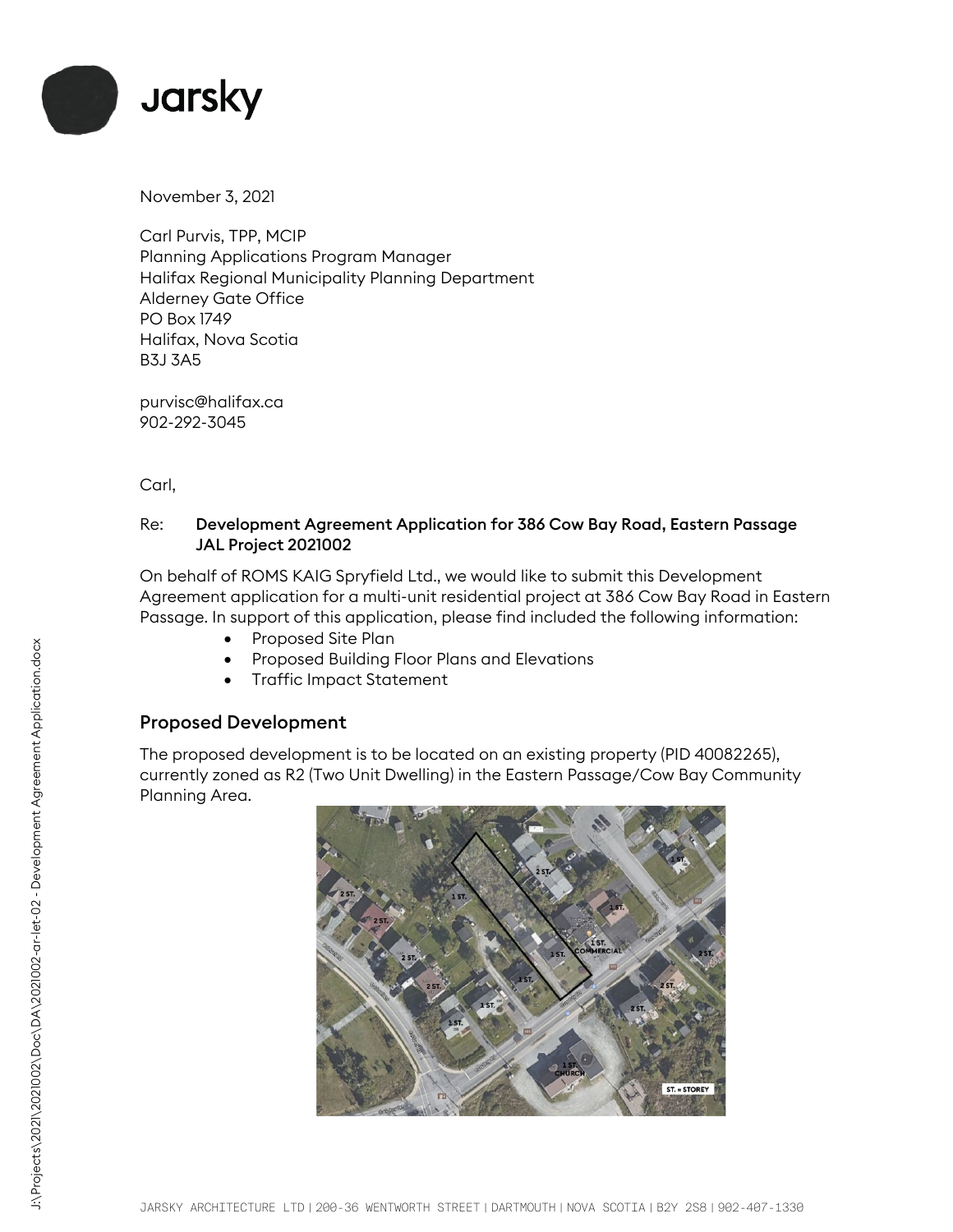The proposed building has a footprint of 522.2  $m^2$  on a 1 695  $m^2$  property, making a lot coverage of 30.8%. The property has a 20.14 m frontage along Cow Bay Road, and is neighboured by R-2, R-5 (Townhouse Dwelling) and C-1 (Local Business) zoned properties. The building design is two storeys in height and has 12 residential units, with 6 units per floor, and is accessed via Cow Bay Road. One of the one-bedroom units on the ground floor is Barrier Free and has a Barrier Free parking space close by.

The building design contains 2 three-bedroom units, 6 two-bedroom units, and 4 onebedroom units. The building design has interior storage lockers for the tenants. Each residential unit has a balcony or patio as private amenity space.

The proposed site plan has on-grade parking, with 16 vehicle parking spaces. The parking is accessed via a two-way driveway from Cow Bay Road. There are 8 class B bicycles spaces and class A spaces within the interior storage room.

## Enabling Policy and Design Rationale

As per the Generalized Future Land Use Map (Map 1) in the Municipal Planning Strategy (MPS) for Eastern Passage/Cow Bay, the property sits within the urban residential designation area.

*The Urban Residential Designation recognizes the major portion of the communities' established residential areas as having priority for continued residential development. The designation is intended to support the growth of a more solid residential area in Eastern Passage, apart from and in response to industrial locations, and to provide the total land use policy base for the developed community of Cow Bay, while recognizing its rural characteristics.[1](#page-1-0)*

The intention of the MPS and policy UR-5 is to encourage a diversity of housing types. In the local area, the buildings range from one-storey single family houses to three-storey townhouses. Presently there is a single-family house on the property. The neighbouring properties contain single family houses, commercial establishments, and two-storey townhouses. The property directly across the street is an institutional use.

UR-5 It shall be the intention of Council to establish a general objective of *70:30 as a housing mixture ratio between single unit dwellings and other types of residential dwellings units within the Plan Area.[2](#page-1-1)*

As the area is predominantly low density (single unit) housing, we feel that the addition of a small multi-unit dwelling meets the objectives for housing mixture as outline in policy UR-5 in the MPS, to provide more higher density housing. Following this, as per policy UR-8, multi-

<span id="page-1-0"></span> $^{\rm 1}$  Municipal Planning Strategy for Eastern Passage/Cow Bay with Amendments to 10 September 2016, Retrieved from the Halifax website: https://www.halifax.ca/sites/default/files/documents/about-the-city/regionalcommunity-planning/EasternPassageCowBay\_MPS\_Eff\_September102016.pdf

<span id="page-1-1"></span> $<sup>2</sup>$  Ibid</sup>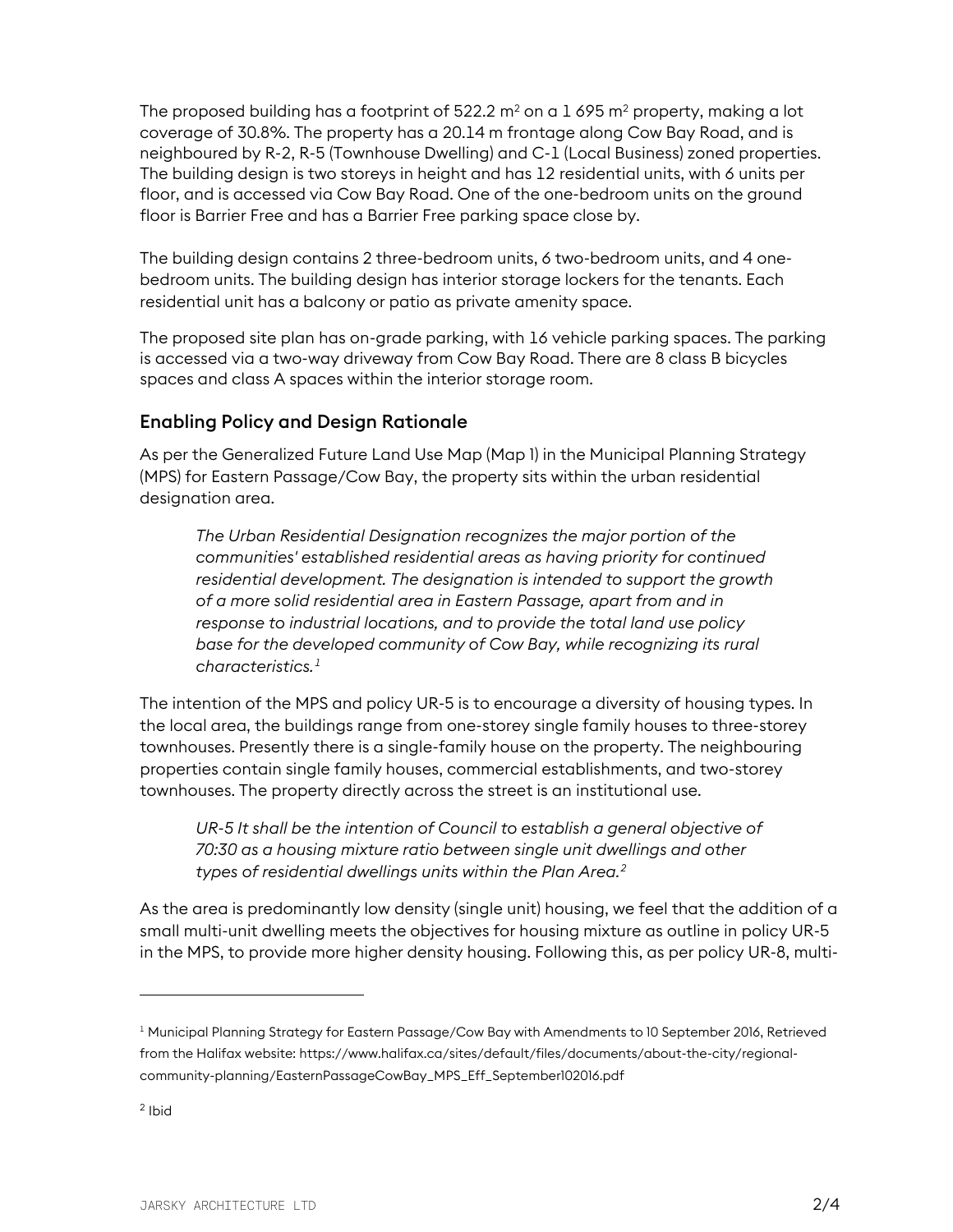unit dwellings shall be considered within the Urban Residential Designation which are small scale and low density keeping with the character of the neighbouring properties.

*UR-8 Notwithstanding Policy UR-2, it shall be the intention of Council to consider permitting multiple unit dwellings within the Urban Residential Designation which are of a small scale and in keeping with the low density character of the surrounding area, according to the development agreement provisions of the Planning Act. In considering such agreements, Council shall have regard to the following:*

- *a. that the maximum number of dwelling units shall not exceed twelve (12);*
- *b. the adequacy of separation distances from low density residential developments;*
- *c. that the height, bulk, lot coverage and appearance of any building is compatible with adjacent land uses;*
- *d. that site design features, including landscaping, amenity areas, parking areas and driveways are of an adequate size and design to address potential impacts on adjacent development and to provide for the needs of residents of the development;*
- *e. that municipal central services are available and capable of supporting the development;*
- *f. that appropriate controls are established to address environmental concerns, including stormwater controls based on a report from the appropriate municipal, provincial or federal government authority;*
- *g. that the development has direct access to a minor or major collector road as defined on Map 3 - Transportation;*
- *h. the impact on traffic circulation and, in particular, the adequacy of sighting distances and entrances and exits to the site;*
- *i. the general maintenance of the development; and*
- *j. the provisions of Policy IM-11.*[3](#page-2-0)

The proposed 12-unit building was intentionally kept to two storeys in height to keep in character with neighbouring buildings. As mentioned above, the lot coverage for the project is 30.8%, which is below the allowable lot coverage outlined in the Land Use By-Laws for R2 properties in this plan area. The building has a pitched roof which is characteristic to the area, and well suited for the environmental conditions of this coastal community.

The proposed building is set back from the street with a parking area in the front to allow more landscaping between the building and the property lines. This design decision to put the parking at the front rather than the rear of the property minimizes the paved surface that would be required for additional driveways. It also provides an opportunity to keep some of the natural vegetation that exists at the rear of the property. This additional

<span id="page-2-0"></span> $3$  Municipal Planning Strategy for Eastern Passage/Cow Bay with Amendments to 10 September 2016